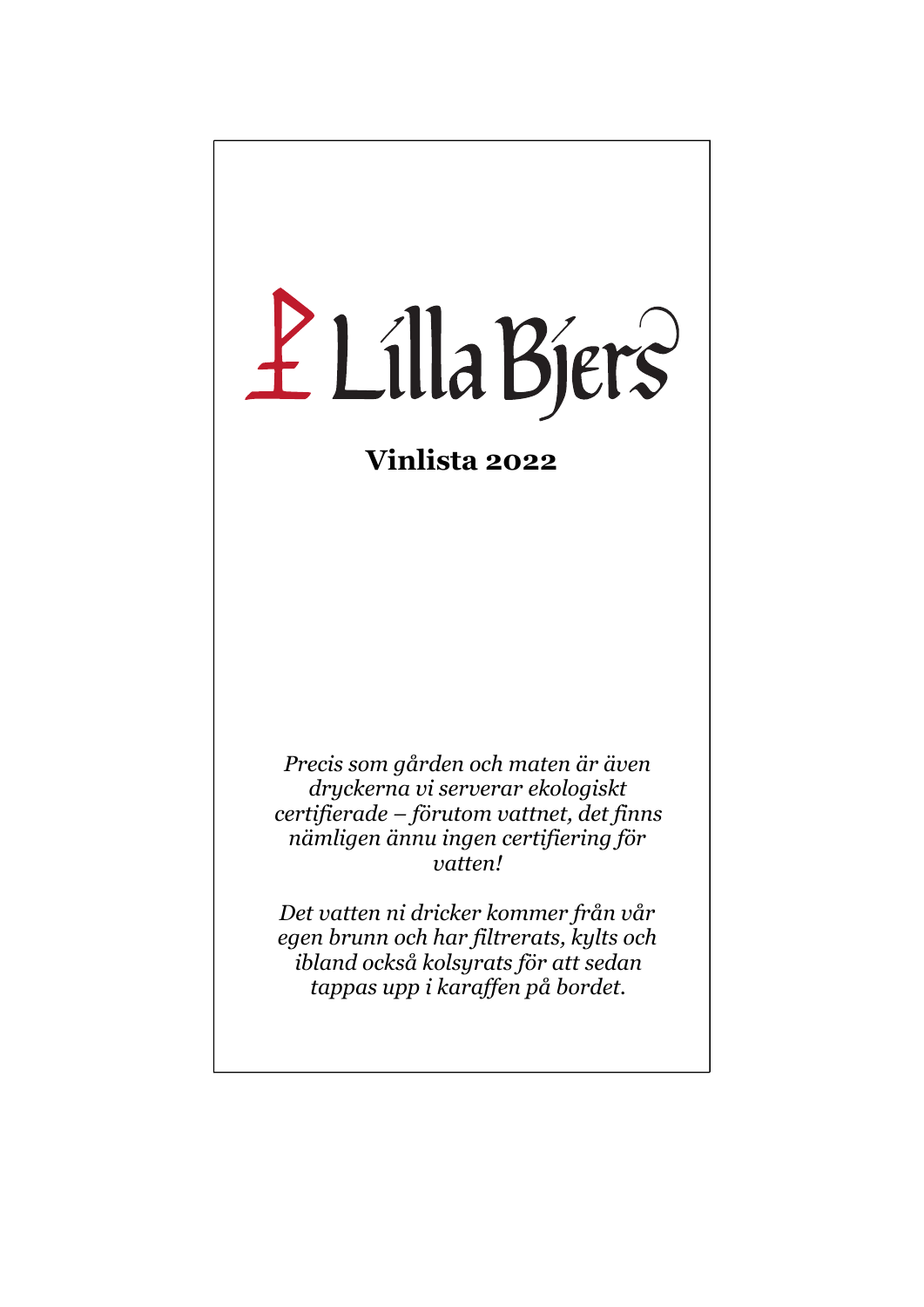# **Mousserande viner**

#### Sparkling wines

|           | <b>Frankrike</b>   France                                                                                                    | <b>SEK</b> |
|-----------|------------------------------------------------------------------------------------------------------------------------------|------------|
| NV        | Origin'elle Brut, Françoise Bedel<br>Champagne   Pinot Meunier, Chardonnay, Pinot Noir                                       | 960        |
| NV        | Entre Ciel & Terre Extra Brut, Françoise Bedel<br>Champagne   Pinot Meunier, Pinot Noir                                      | 1070       |
| $2001*$   | Comme Autrefois Brut, Françoise Bedel<br>Champagne   Pinot Meunier, Chardonnay                                               | 1850       |
| $2004*$   | L'Âme de la Terre Brut, Françoise Bedel & Fils<br>Champagne   Pinot Meunier, Pinot Noir, Chardonnay                          | 1500       |
| 2006      | L'Âme de la Terre Millésime, Françoise Bedel & Fils<br>Champagne   Pinot Meunier, Pinot Noir, Chardonnay                     | 1450       |
| 2010      | L'Âme de la Terre Millésime, Françoise Bedel & Fils  <br>MAGNUM 1500 ML<br>Champagne   Chardonnay, Pinot Noir, Pinot Meunier | 2800       |
| <b>NV</b> | Cuvée des Crayères Ambonnay Grand Cru Brut, Eric<br>Rodez<br>Champagne   Chardonnay, Pinot Noir                              | 1180       |
| NV        | Blanc de Blanc Grand Cru Ambonnay, Eric Rodez<br>Champagne   Chardonnay                                                      | 1250       |
| NV        | Blanc de Noirs Brut Grand Cru Ambonnay, Eric Rodez<br>Champagne   Pinot Noir                                                 | 1250       |
| $NV^*$    | ter Cru Blanc de Blanc Brut, Bruno Michel<br>Champagne   Chardonnay                                                          | 1160       |
| $NV^*$    | 'Résonance' Brut, Marie Courtin<br>Champagne   Pinot Noir                                                                    | 1060       |
| NV        | Métisse Brut Nature, Marie & Olivier Horiot<br>Champagne   Pinot Noir, Pinot Blanc                                           | 1050       |
| 2013      | Sève Rosé de Saignée, Marie & Olivier Horiot<br>Champagne   Pinot Noir                                                       | 1300       |
| 2014      | Terre de Vertus BdB Premier Cru, Larmandier-Bernier<br>Champagne   Chardonnay                                                | 1350       |

*\* - Mindre än tre flaskor kvar En flaska är 750 ml om inte annat står skrivet*

*\* - Less than three bottles left One bottle is 750 ml unless stated otherwise*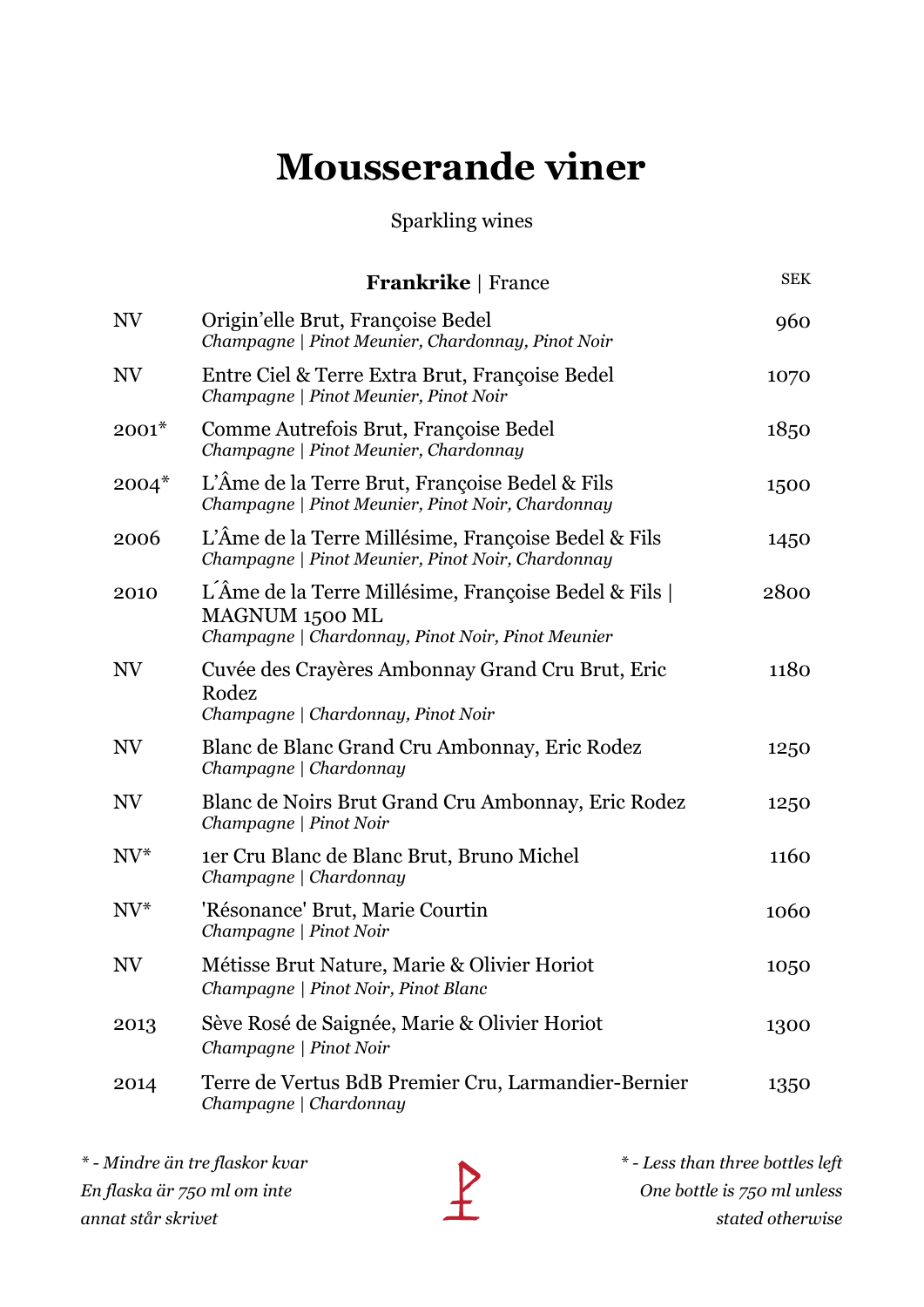## **Mousserande viner**

#### Sparkling wines

|                 | <b>Frankrike forts.</b> France continued                                                                                            |     |
|-----------------|-------------------------------------------------------------------------------------------------------------------------------------|-----|
| 2021            | Bugey Cerdon Méthode Ancestrale, Domaine Raphaël<br><b>Bartucci</b><br>Bugey   Gamay, Poulsard                                      | 780 |
| $2017^*$        | Crémant de Alsace, Domaine Pierre Frick<br>Alsace   Pinot Blanc, Auxerrois, Pinot Gris                                              | 830 |
| 2018            | PetNat WS de Raphael, Les Vins Pirouettes<br>Alsace   Riesling                                                                      | 900 |
| $2014^*$        | Pet' Sec Blanc Méthode Ancestrale, Les Capriades<br>Vin de France   Chenin Blanc, Menu Pineau, Chardonnay                           | 630 |
|                 | <b>Italien</b>   Italy                                                                                                              |     |
| $\mathrm{NV}$   | Voria Frizzante Bianco Pet Nat, Porta Del Vento<br>Sicilien   Catarratto                                                            | 650 |
| $\mathrm{NV}^*$ | Voria Frizzante Rosé Pet Nat, Porta Del Vento<br>Sicilien   Catarratto                                                              | 650 |
|                 | <b>Spanien</b>   Spain                                                                                                              |     |
| $\mathrm{NV}^*$ | Cava Caprasia Brut Nature, Bodegas Vegalfaro<br>Valencia   Chardonnay, Macabeo                                                      | 600 |
|                 | <b>Österrike</b>   Austria                                                                                                          |     |
| 2018            | Dope Rosé, Claus Preisinger<br>Burgenland   Blaufränkish                                                                            | 830 |
| $\mathrm{NV}$   | Kalkspitz' Pet Nat, Christoph Hoch<br>Kremstal   Grüner Veltliner, Zweigelt, Sauvignon Blanc, Blauer<br>Portugieser, Muskat Ottonel | 670 |
| 2021            | Schilcher Frizzante, Strohmeier<br>Steiermark   Blauer Wildbacher                                                                   | 790 |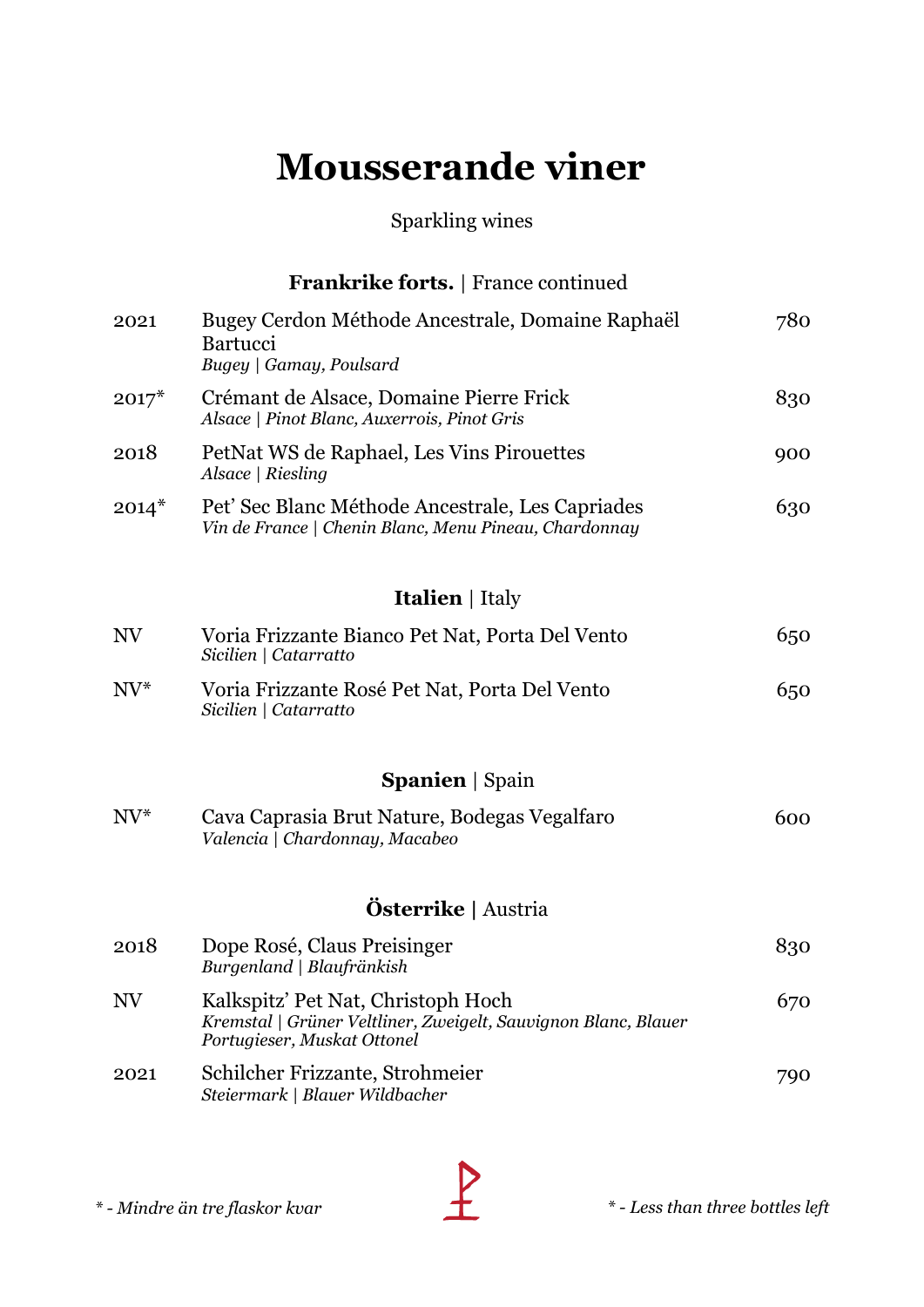#### White wines

|         | <b>Frankrike</b>   France                                                  | <b>SEK</b> |
|---------|----------------------------------------------------------------------------|------------|
| 2017    | Sylvaner Siggi, Jean-Marc Dreyer<br>Alsace   Sylvaner                      | 810        |
| 2019    | <b>Muscat, Pierre Frick</b><br>Alsace   Muscat                             | 745        |
| 2018    | Chablis, Domaine Jean Goulley et Fils<br>Bourgogne   Chardonnay            | 810        |
| 2017    | Chablis AOC Miss Tardive, Pattes Loup<br>Bourgogne   Chardonnay            | 910        |
| 2019    | Chablis AOC Miss Tardive, Pattes Loup<br>Bourgogne   Chardonnay            | 930        |
| 2018    | Chablis 1 er cru Beauregard, Pattes Loup<br>Bourgogne   Chardonnay         | 1430       |
| 2015    | Fourchaume Les Bauplans 1er cru, Domaine Vrignaud<br>Bourgogne, Chardonnay | 930        |
| 2015    | Saint-Aubin 1er cru 'En Remilly', Domaine Derain<br>Bourgogne   Chardonnay | 1310       |
| 2019    | Saint-Aubin 1er cru 'En Remilly', Domaine Derain<br>Bourgogne   Chardonnay | 1350       |
| 2018    | Bourgogne Aligoté, Fanny Sabre<br>Bourgogne   Aligoté                      | 800        |
| 2020    | Bourgogne Aligoté, Maison en Belles Lies<br>Bourgogne   Aligoté            | 810        |
| 2019    | Bourgogne Blanc Les Mechalots, Sylvain Pataille<br>Bourgogne   Chardonnay  | 850        |
| 2020    | Léon, Les Bottes Rouges<br>Jura   Chardonnay                               | 930        |
| 2018    | Côtes du Jura, Jean Bourdy<br>Jura   Chardonnay                            | 850        |
| $2007*$ | Chateau Chalon, Jean Bourdy<br>Jura   Chardonnay                           | 1390       |
| $2016*$ | l'Hospital, Jean-Pascal Buronfosse<br>Jura   Savagnin                      | 960        |

*\* - Mindre än tre flaskor kvar \* - Less than three bottles left*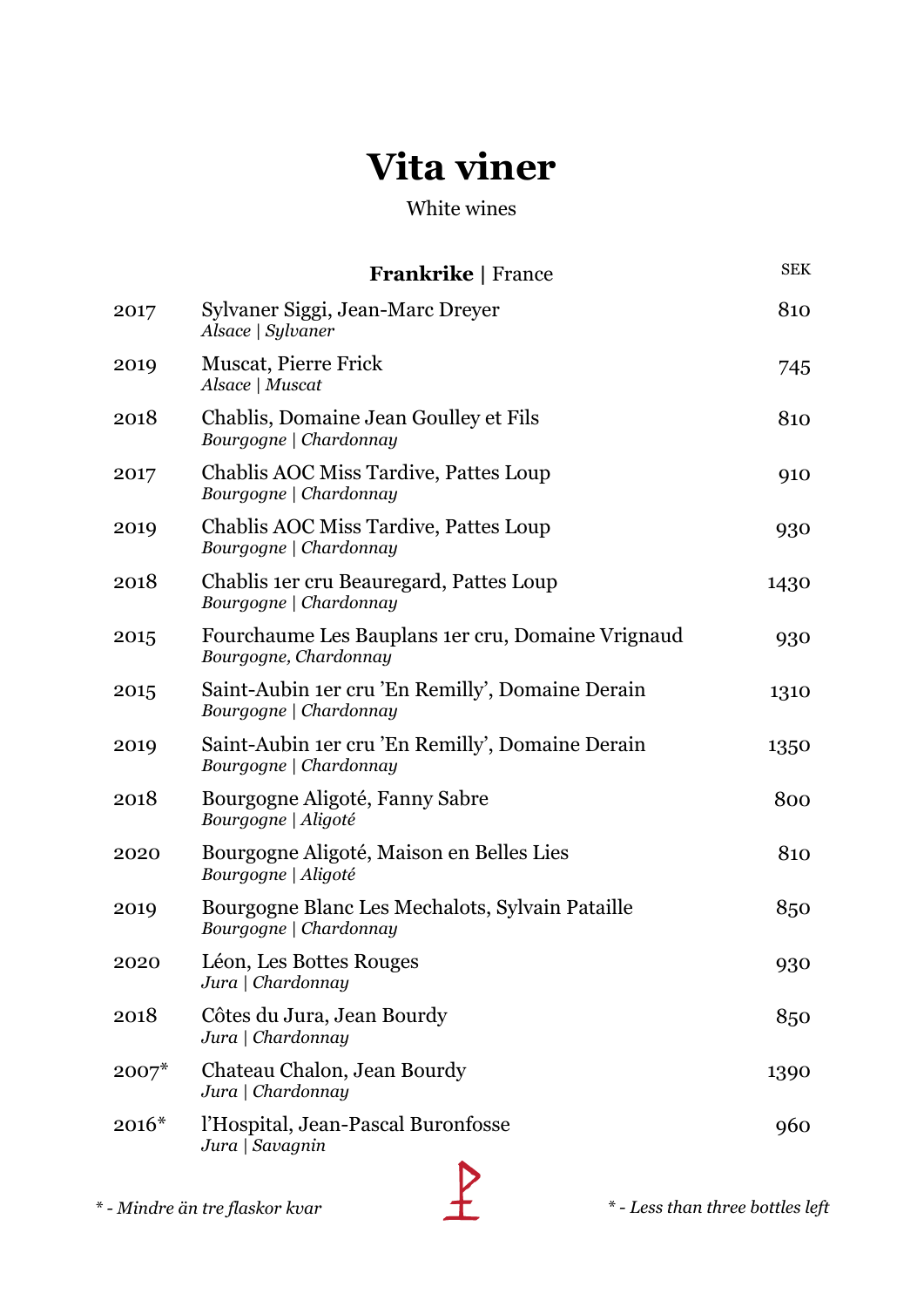#### White wines

|         | <b>Frankrike forts.</b> France continued                                              |                                  |
|---------|---------------------------------------------------------------------------------------|----------------------------------|
| 2019    | Varron, Jean-Pascal Buronfosse<br>Jura   Savagnin                                     | 920                              |
| 2020    | Terroir de Saint-Alban, Camille & Mathieu Apffel<br>Savoie   Jacquère, Altesse        | 700                              |
| 2019    | Muscadet Granite, Domaine de Belle Vue<br>Loire   Melon de bourgogne                  | 790                              |
| 2020    | Justice, Domaine de Belle Vue<br>Loire   Chardonnay, Savagnin                         | 900                              |
| 2020    | Fragile, La Grange aux Belles<br>Loire, Chenin Blanc                                  | 800                              |
| 2019    | Les Monts, Domaine Juchepie<br>Loire   Chenin Blanc                                   | 740                              |
| 2017    | Les Croix Picot, Domaine FL<br>Loire   Chenin Blanc                                   | 800                              |
| 2010    | Savennières Chamboureau, Domaine FL<br>Loire   Chenin Blanc                           | 850                              |
| $2018*$ | Le Tournebride Sancerre, Vincent Gaudry<br>Sancerre   Sauvignon Blanc                 | 850                              |
| $2018*$ | Sauvignon, Hervé Villemade<br>Vin de France   Sauvignon Blanc                         | 710                              |
|         | <b>Italien</b>   Italy                                                                |                                  |
| 2015    | Verduzzo Friuli Colli Orientali, I Clivi<br>Friuli   Verduzzo                         | 740                              |
| 2019    | Bianco Professore, Terreno<br>Toscana   Roussanne, Petit Manseng, Malvasia, Trebbiano | 830                              |
| 2018    | Vermentino, Olianas<br>Sardinien   Vermentino                                         | 550                              |
| $2020*$ | SP68, Arianna Occhipinti<br>Sicilien   Albanello, Moscato de Alejandría               | 790                              |
| 2018    | Calvarino Soave Classico, Pieropan<br>Veneto   Garganega, Trebbiano di Soave          | 830                              |
|         | * - Mindre än tre flaskor kvar                                                        | * - Less than three bottles left |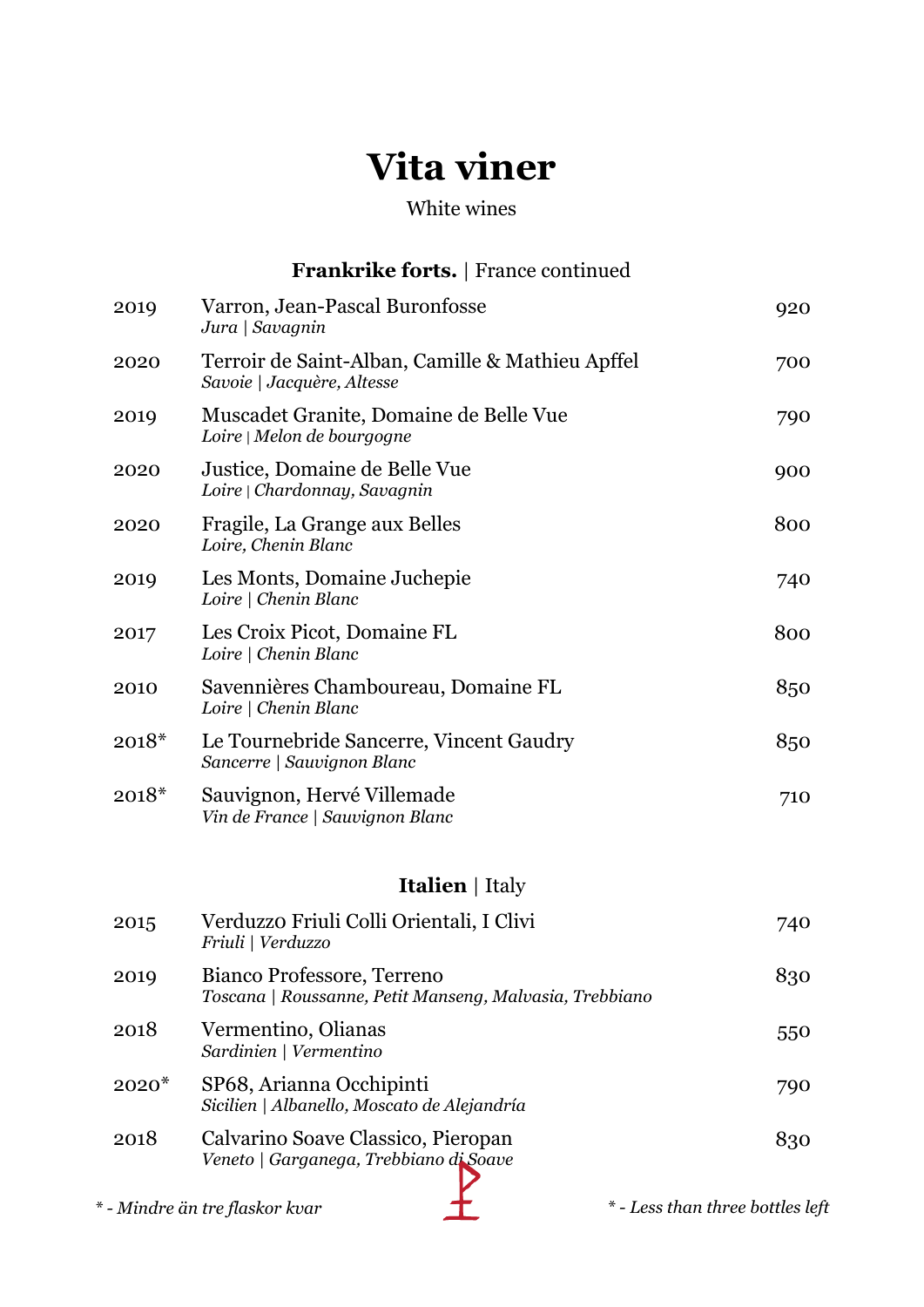#### White wines

#### **Tyskland |** Germany

| $2013*$ | Von Der Lay Spätlese, Trossen<br>Mosel   Riesling                        | 780  |
|---------|--------------------------------------------------------------------------|------|
| $2015*$ | Riesling Spätlese Trocken, Sybille Kuntz<br>Mosel   Riesling             | 1200 |
| 2016    | Riesling Kabinett Trocken, Sybille Kuntz<br>Mosel   Riesling             | 950  |
| 2018    | 'Quarzit' Oestrich Trocken, Peter Jakob Kühn<br>$Rheingau \mid Riesling$ | 750  |
| $2015*$ | 'Doorsberg' trocken, Peter Jakob Kühn<br>Rheingau   Riesling             | 1200 |
| $2014*$ | 'Doorsberg' trocken, Peter Jakob Kühn<br>$Rheingau \mid Riesling$        | 1190 |
| $2013*$ | 'Doorsberg' trocken, Peter Jakob Kühn<br>$Rheingau \mid Riesling$        | 1190 |
| 2019    | 'Jacobus' Trocken, Peter Jakob Kühn<br>$Rheingau \mid Riesling$          | 720  |
| 2018    | 'Lenchen' Kabinett, Peter Jakob Kühn<br>Rheingau   Riesling              | 760  |
| 2021    | Sauvignon Blanc, Weingut Julius<br>Rheinhessen   Sauvignon Blanc         | 640  |
| 2019    | Riesling Morstein, Weingut Julius<br>Rheinhessen   Riesling              | 820  |
| 2020    | Weissburgunder Trocken, Weingut Scheuermann<br>Pfalz  Pinot Blanc        | 650  |
|         | <b>Ungern</b>   Hungary                                                  |      |

| $2017*$ | Tokaji Furmint Sec, Királyudvar<br>Tokaj   Furmint | 830 |
|---------|----------------------------------------------------|-----|
| 2019    | Tokaji Furmint Sec, Királyudvar<br>Tokaj   Furmint | 830 |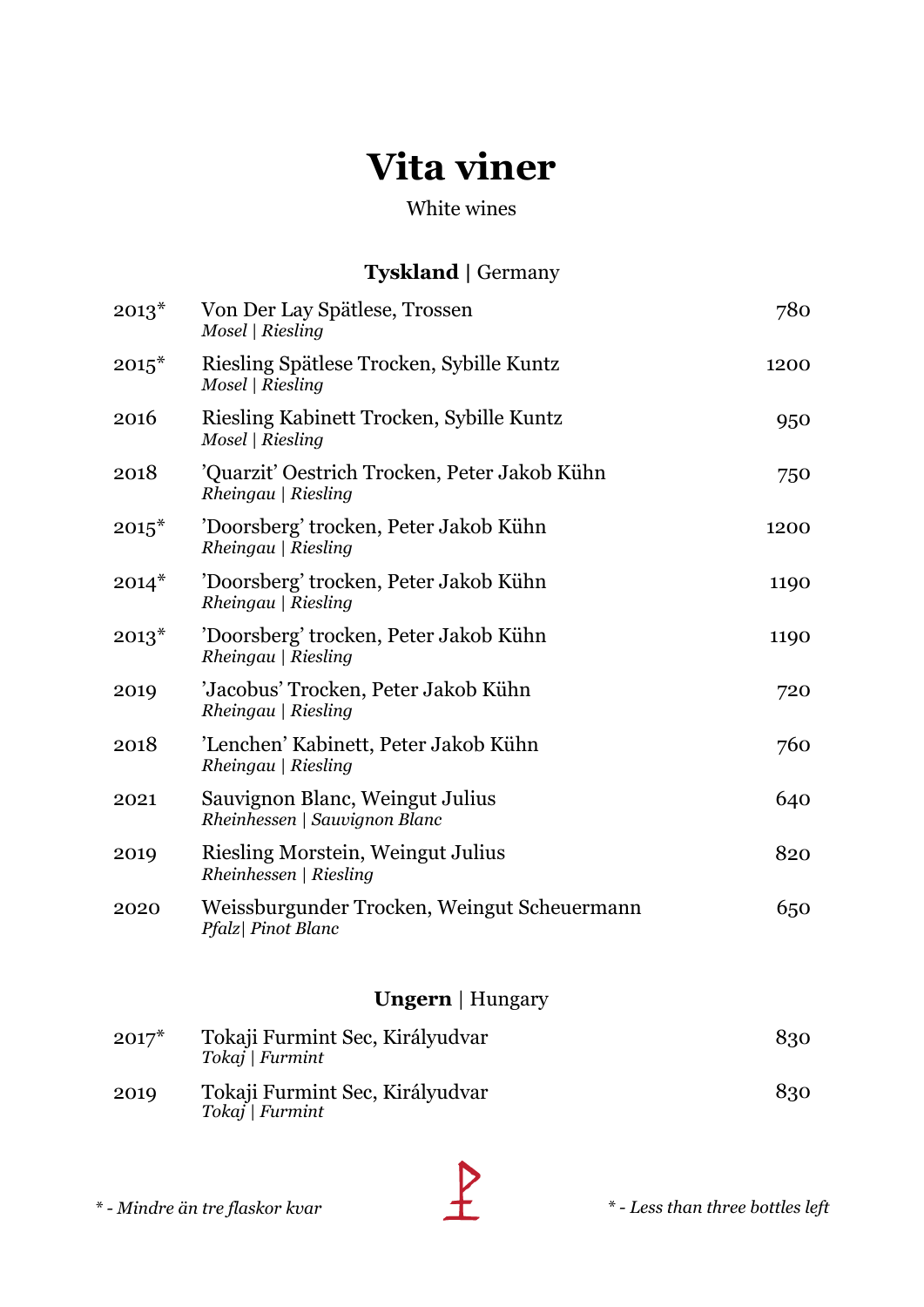#### White wines

#### **Österrike** | Austria

| 2019    | Kalkundkiesel Weiss, Claus Preisinger<br>Burgenland   Weissburgunder, Grüner Veltliner, Chardonnay | 710 |
|---------|----------------------------------------------------------------------------------------------------|-----|
| 2019    | Little Buteo, Michael Gindl<br>Niederösterreich   Grüner Veltliner                                 | 630 |
| 2020    | Flora, Michael Gindl<br>Niederösterreich   Riesling, gelber muskateller, Sämling 88                | 670 |
|         | <b>Grekland</b>   Greece                                                                           |     |
| 2019    | Nimbus Albus, Kamara Pure<br>Macedonia   Assyrtiko, Malagouzia                                     | 810 |
|         | <b>Sverige</b>   Sweden                                                                            |     |
| $2018*$ | Pegasus Natur, Flyinge Vingård<br>Flyinge  Solaris                                                 | 790 |
| 2018    | "Picnic", Flyings Vingård   500 ml<br>Flyinge  Solaris                                             | 760 |

## **Viner med lite mer färg**

Wines with a dash of colour

|         | <b>Frankrike</b>   France                                        | <b>SEK</b> |
|---------|------------------------------------------------------------------|------------|
| $2015*$ | Auxerrois "Carrière Pur Vin", Pierre Frick<br>Alsace   Auxerrois | 770        |
| $2018*$ | Sylvaner Maceratión, Pierre Frick<br>Alsace   Sylvaner           | 790        |
| 2018    | "V" Pinot Gris Maceratión, Pierre Frick<br>Alsace   Pinot Gris   | 810        |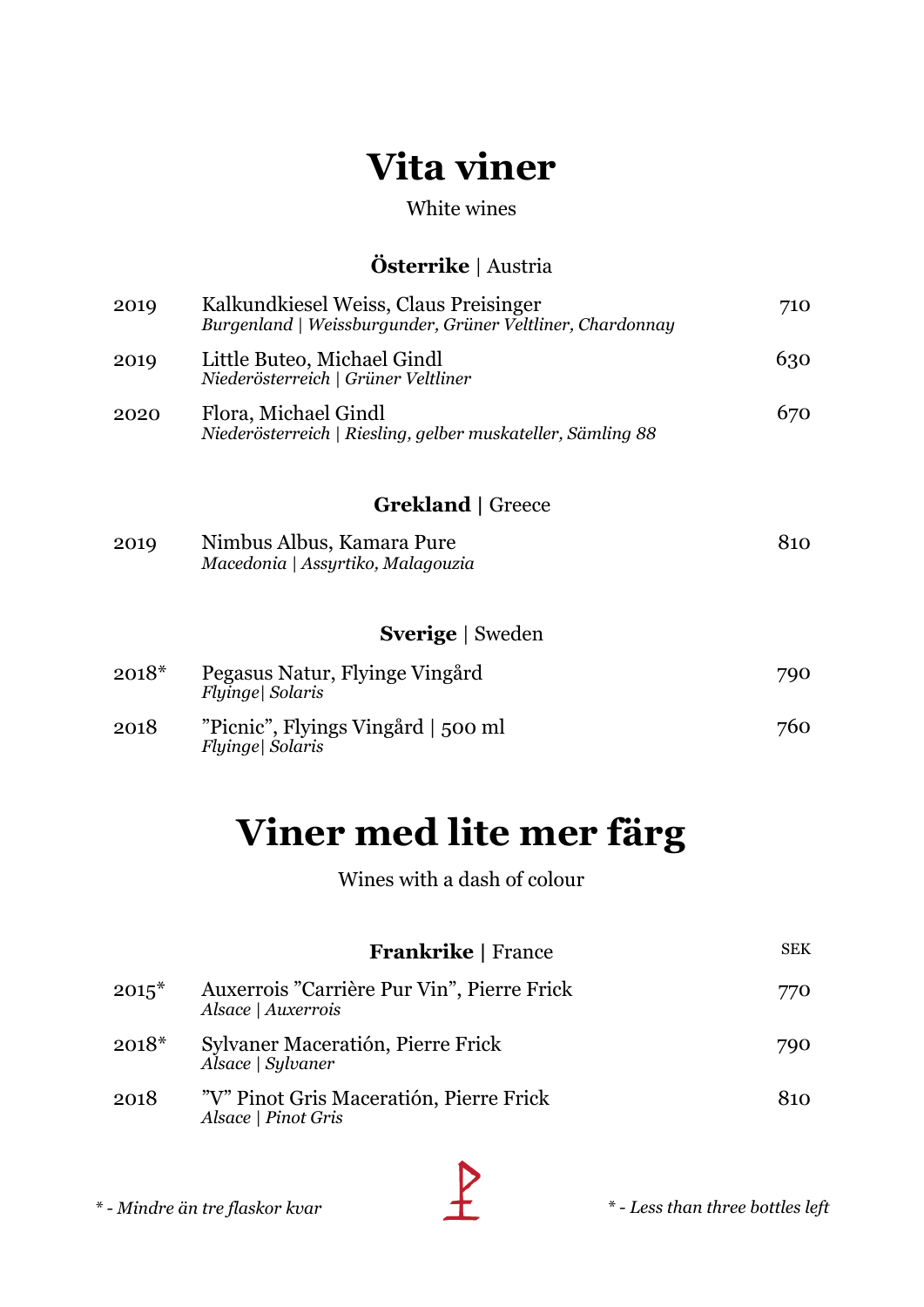# **Viner med lite mer färg**

Wines with a dash of colour

|          | <b>Frankrike forts.</b>   France continued                                      | <b>SEK</b> |
|----------|---------------------------------------------------------------------------------|------------|
| 2020     | Sylvaner Maceratión Origin, Jean-Marc Dreyer<br>Alsace   Sylvaner               | 780        |
| 18/19/20 | Tri-Aux, Jean-Marc Dreyer<br>Alsace   Auxerrois                                 | 920        |
| 2020     | Pinot Gris Maceratión Origin, Jean-Marc Dreyer<br>Alsace   Pinot Gris           | 850        |
| 2020     | Gewurtztraminer Origin, Jean-Marc Dreyer<br>Alsace   Gewurztraminer             | 850        |
| 2021     | Point Triple, Domaine de Lampyres<br>Roussillion   Macabeu, Muscat d'Alexandrie | 750        |
|          | <b>Italien</b>   Italy                                                          |            |
| 2021     | Lezer Rosato, Elisabetta Foradori<br>Dolomiterna   Teroldego                    | 670        |
| 2021     | Bianchetto, Le Coste<br>Italien   Procanico, Moscato, Vermentino mfl            | 790        |
|          | <b>Tyskland</b>   Germany                                                       |            |
| 2020     | Riesling Orange, Sybille Kuntz<br>Mosel   Riesling                              | 860        |
|          | <b>Österrike</b>   Austria                                                      |            |
| $2015*$  | Buteo 12, Michael Gindl<br>Niederösterreich   Grüner Veltliner                  | 840        |
| 2018     | <b>Buteo, Michael Gindl</b><br>Niederösterreich   Grüner Veltliner              | 790        |
| 2018     | "Ambra", Flyinge Vingård   500 ml<br>Flyinge  Solaris                           | 760        |
|          |                                                                                 |            |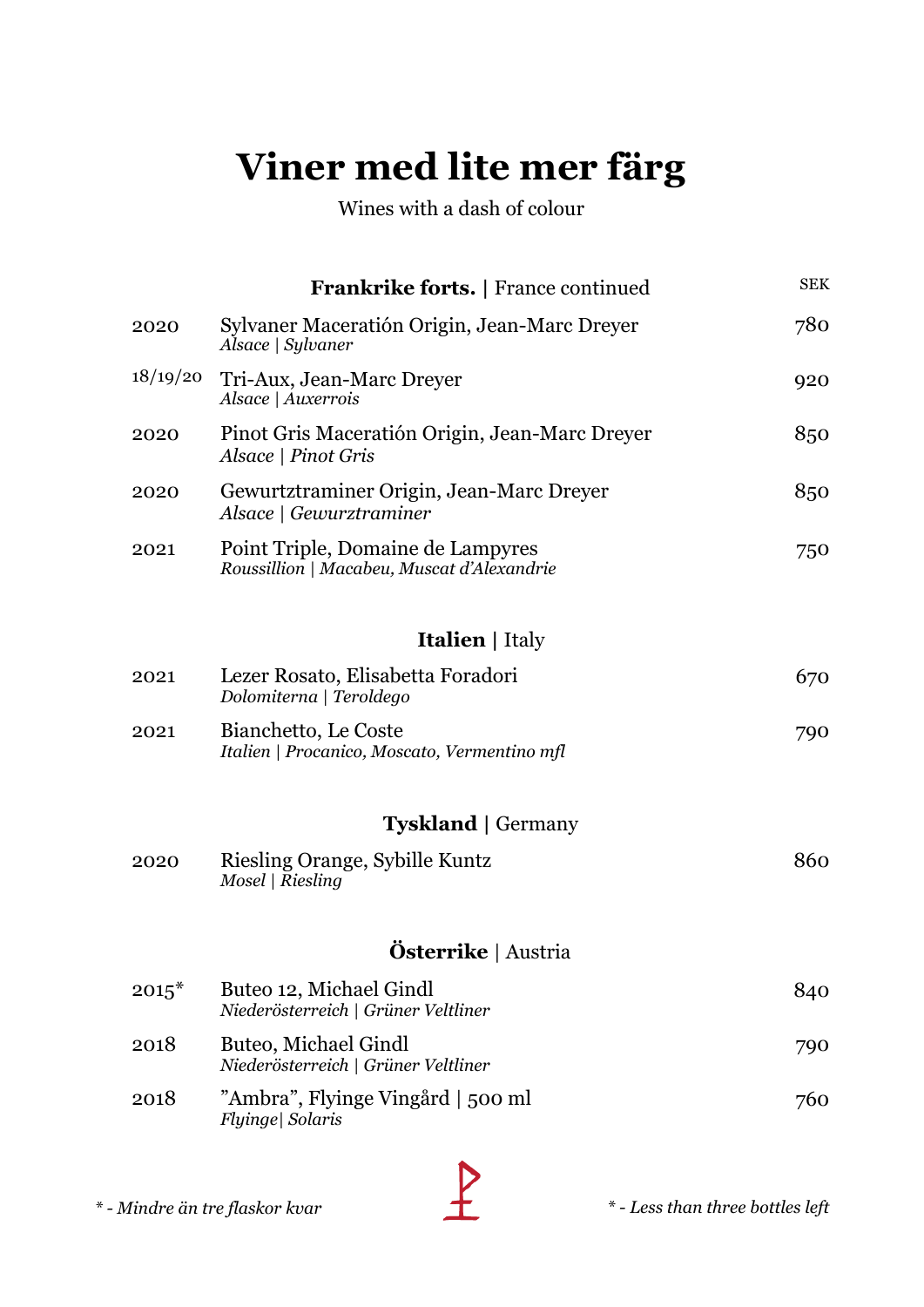|         | <b>Italien</b>   Italy                                                       | <b>SEK</b> |
|---------|------------------------------------------------------------------------------|------------|
| 2018    | Teroldego, Elisabetta Foradori<br>Dolomiterna   Teroldego                    | 750        |
| $2018*$ | Trebbiolo Rosso della Stoppa, La Stoppa<br>Emilia-Romagna   Barbera, Bonarda | 740        |
| 2010    | Barbera della Stoppa, La Stoppa<br>Emilia-Romagna   Barbera                  | 900        |
| 2018    | La Rina, Fabrizio Iuli<br>Piemonte   Slarina                                 | 750        |
| $2019*$ | Natalin, Fabrizio Iuli<br>Piemonte   Grignolino                              | 700        |
| 2020    | Natalin, Fabrizio Iuli<br>Piemonte   Grignolino                              | 700        |
| 2017    | Rossore, Fabrizio Iuli<br>Piemonte   Barbera                                 | 780        |
| 2018    | Rossore, Fabrizio Iuli   MAGNUM 1500 ml<br>Piemonte   Barbera                | 1500       |
| 2020    | Umberta, Fabrizio Iuli   MAGNUM 1500 ml<br>Piemonte   Barbera                | 1260       |
| 2016    | Nero di Lupo, COS<br>Sicilien   Nero d'Avola                                 | 670        |
| 2021    | Frappato, COS<br>Sicilien   Frappato                                         | 790        |
| 2020    | SP68 Rosso, Occhipinti<br>Sicilien   Frappato, Nero d'Avola                  | 750        |
| 2016    | Siccagno, Occhipinti<br>Sicilien   Nero d'Avola                              | 880        |
| $2017*$ | Munjebel Rosso CS, Frank Cornelissen<br>Sicilien   Nerello Mascalese         | 865        |
| 2019    | Le Anfore Syrah Toscana IGT, Casadei<br>Toscana   Syrah                      | 830        |

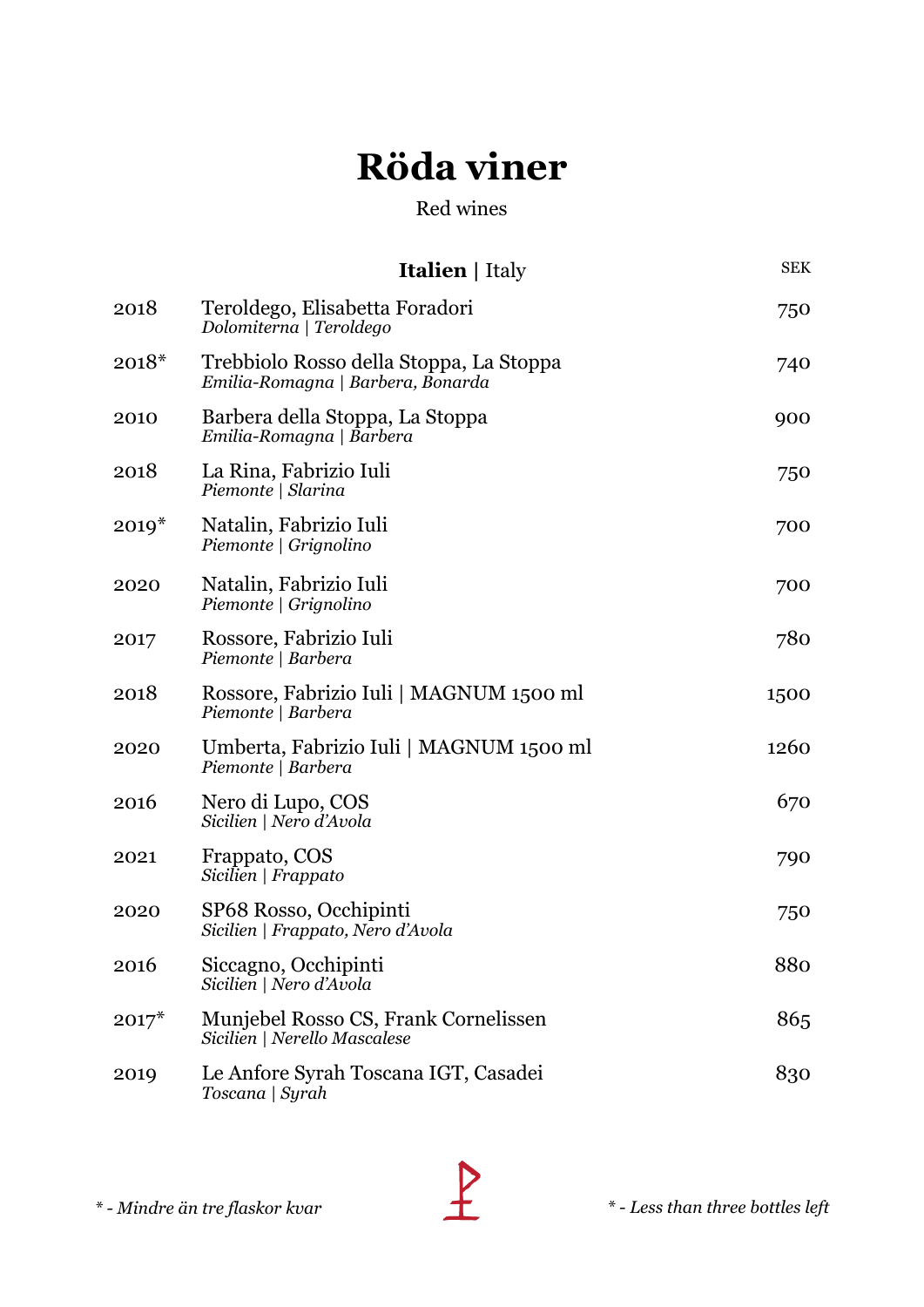|         | <b>Italien forts.</b>   Italy continued                                        | <b>SEK</b> |
|---------|--------------------------------------------------------------------------------|------------|
| $2014*$ | 'Brassolino' Rosso di Montalcino, Pian Dell'Orino<br>Toscana   Sangiovese      | 1150       |
| 2019    | Rossovigliano, Paolo e Lorenzo Marchionni<br>Toscana   Sangiovese              | 690        |
| 2017    | Chianti Superiore, Castello del Trebbio<br>Toscana   Sangiovese                | 600        |
| 2017    | Chianti Classico, Buondonno<br>Toscana   Sangiovese                            | 740        |
| 2016    | A Sofia, Chianti Classico, Sofia Ruhne, Terreno<br>Toscana   Sangiovese        | 900        |
| 2016    | Chianti Classico Riserva, Terreno<br>Toscana   Sangiovese, Cabernet Sauvignon  | 770        |
| $2008*$ | Guardavigna, Podere Forte<br>Toscana   Merlot, Cabernet Franc, Petit Verdot    | 2800       |
| $2011*$ | Guardavigna, Podere Forte<br>Toscana   Cabernet Franc, Merlot, Petit Verdot    | 2800       |
| $2012*$ | Guardavigna, Podere Forte<br>Toscana   Cabernet Franc, Merlot, Petit Verdot    | 2800       |
| $2017*$ | Rosso di Montalcino, Le Ragnaie<br>Toscana   Sangiovese                        | 900        |
| $2015*$ | Brunello di Montalcino, Le Ragnaie<br>Toscana   Sangiovese                     | 1490       |
| $2014*$ | Rosso dell'Orto, Vigneti Campanino<br>Umbrien   Sangiovese                     | 720        |
| $2009*$ | Amarone della Valpolicella, Le Corte Del Pozzo<br>Veneto   Corvina, Rondinella | 1200       |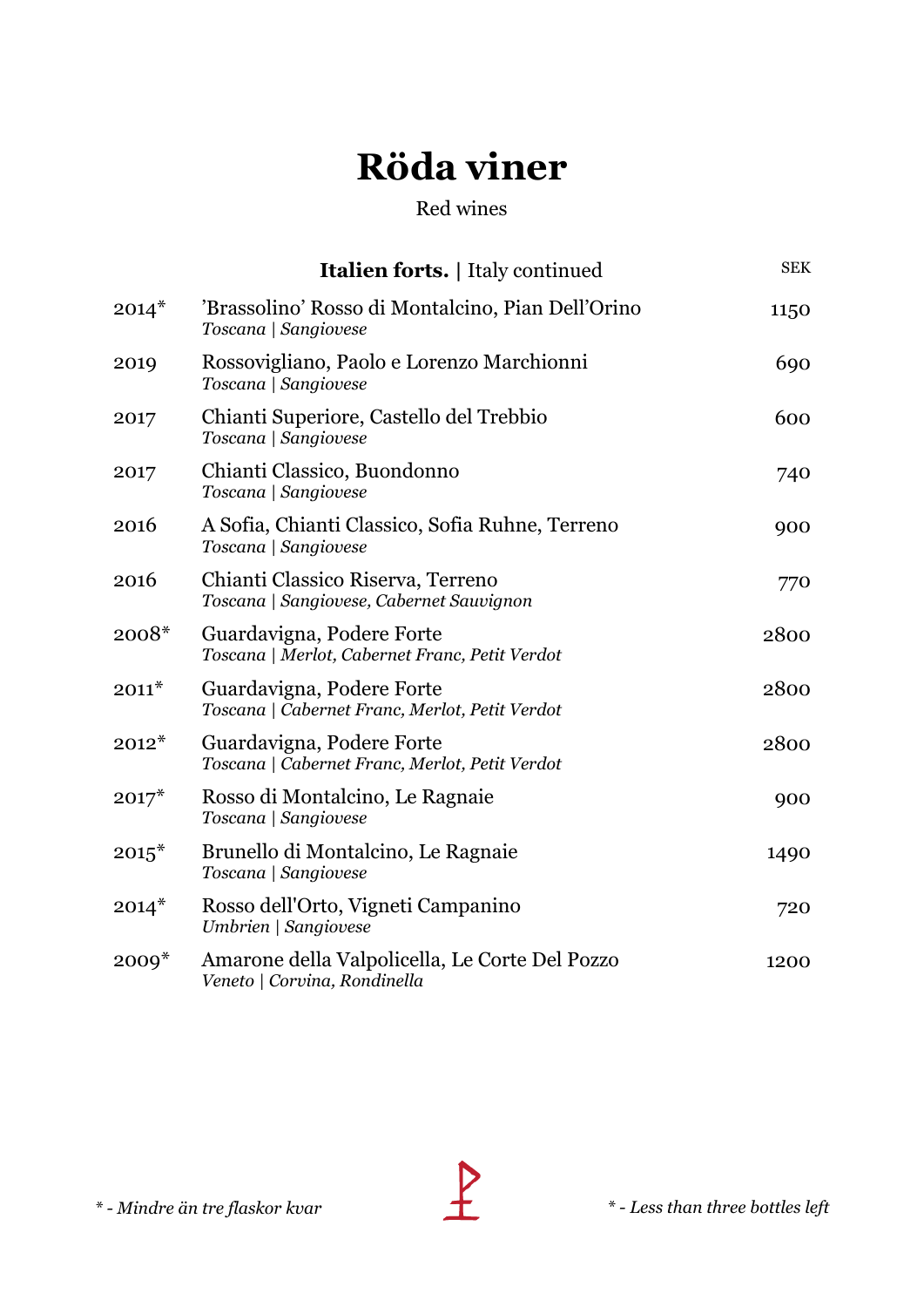|            | <b>Frankrike</b>   France                                                                   | <b>SEK</b>                     |
|------------|---------------------------------------------------------------------------------------------|--------------------------------|
| $2016*$    | "Anima", Jean-Marc Dreyer<br>Alsace   Pinot Noir                                            | 810                            |
| 2019       | "Elios", Jean-Marc Dreyer<br>Alsace   Pinot Noir                                            | 810                            |
| $2017*$    | Le Boutis, Michel Guigner<br>Beaujolais   Gamay                                             | 780                            |
| 2016       | Moncailleux, Michel Guigner<br>Beaujolais   Gamay                                           | 840                            |
| 2016       | Beaujolais Village, Domaine Joubert<br>Beaujolais   Gamay                                   | 690                            |
| 2019       | Savigny-les-Beaune Rouge, Dom. Chandon de Briailles<br>Bourgogne   Pinot Noir, Pinot Beurot | 1140                           |
| 2018       | Mercury "La Plante Chassey", Domaine Derain<br>Bourgogne   Pinot Noir, Pinot Beurot         | 1150                           |
| 2019       | Pommard 'Les petits Noizons', Domaine Derain<br>Bourgogne   Pinot Noir                      | 1300                           |
| 2019       | Marsannay Rouge, Sylvain Pataille<br>Bourgogne   Pinot Noir                                 | 900                            |
| $2012*$    | Commendatore, Dom. de l'Octavin   MAGNUM 1500 ml<br>Jura   Trousseau                        | 1460                           |
| 2018       | Côte du Jura Rouge, Jean Bourdy<br>Jura   Poulsard, Trousseau, Pinot Noir                   | 820                            |
| 2018       | Les Meysonniers Crozes-Hermitage, M.Chapoutier<br>$Rhone \mid Syrah$                        | 720                            |
| $2013$ $*$ | La Compagnie des Papillons, Clot de l'Oum<br>Languedoc-Roussillion   Carignan, Grenache     | 630                            |
| 2013       | Valiniére Faugéres, Domaine Leon Barral<br>Languedoc-Roussillion   Mourvedre, Syrah         | 1180                           |
| 2018       | Clos du Rouge Gorge Jeunes Vignes<br>Languedoc-Roussillion   Grenache Noir                  | 850                            |
| $2017*$    | Clos du Rouge Gorge Villes Vignes<br>Languedoc-Roussillion   Carignan, Grenache Noir        | 1200                           |
|            |                                                                                             |                                |
|            | * - Mindre än tre flaskor kvar                                                              | *-Less than three bottles left |

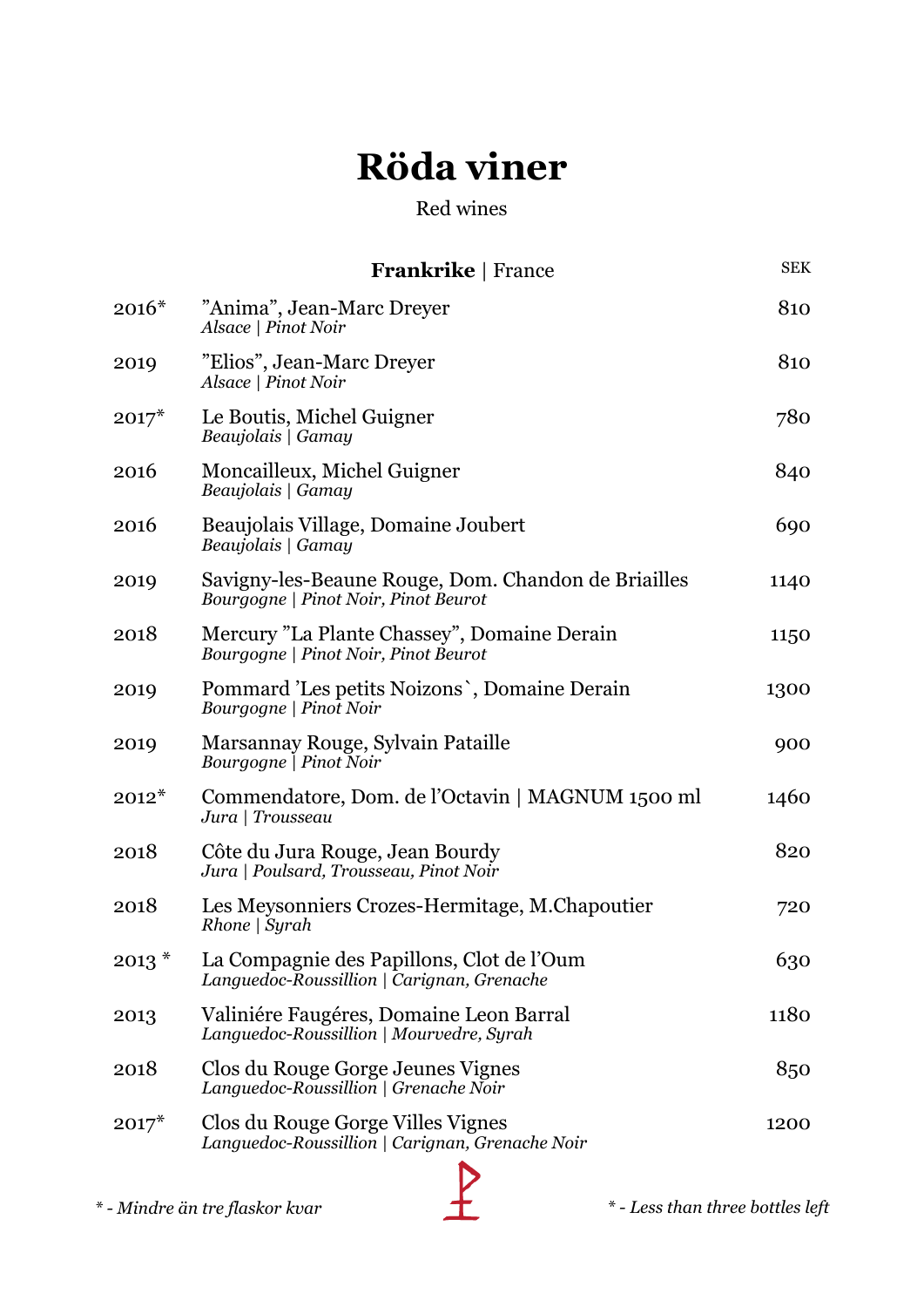|         | <b>Frankrike forts.</b>   France countinued                                                                                                                                  | <b>SEK</b> |
|---------|------------------------------------------------------------------------------------------------------------------------------------------------------------------------------|------------|
| 2021    | Contre-Attaque, Domaine de Lampyres<br>Roussillion   Mourdvedre                                                                                                              | 750        |
| $2015*$ | Rouge Fruit, Le Petit Domaine de Gimios<br>Languedoc-Roussillion   Terret rose, Terret noir, Terret blanc,<br>Carignan, Grenache, Syrah, Muscat, Cinsault, Aramon & Alicante | 800        |
| $2015*$ | Rouge Fruit, Le Petit Domaine de Gimios   MAGNUM<br>1500 ml                                                                                                                  | 1600       |
| $2015*$ | Rouge Fruit, Le Petit Domaine de Gimios   JEROBOAM<br>3000 ml                                                                                                                | 3200       |
| 2017    | Hanami, Domaine Bobinet<br>Loire,   Cabernet Franc                                                                                                                           | 740        |
| 2020    | Petit jo, La Roche Buissière<br>Rhône   Grenache, Syrah                                                                                                                      | 600        |
| $2013*$ | Chatons de Garde, Andrea Calek<br>Rhône, Ardèche   Syrah                                                                                                                     | 745        |
| 2015    | Terres des Aînés, Domaine Montirius<br>Rhône   Grenache, Mourvèdre                                                                                                           | 940        |
| 2019    | Garrigues Vacqueyras, Montirius<br>Rhône   Grenache, Syrah                                                                                                                   | 765        |
| 2020    | La Muse Papilles, Côtes du Rhône, Domaine Montirius<br>Rhône   Grenache, Syrah, Mourvèdre                                                                                    | 620        |
| 2018    | Châteauneuf-du-Pape Imperiale, Raymond Usseglio<br>Rhône   Grenache                                                                                                          | 1420       |
| 2018    | Les Amandiers, Raymond Usseglio   MAGNUM 1500 ml<br>Vin de France   Grenache, Alicante, Merlot, Clairette                                                                    | 1600       |
| 2020    | Bonne Fortune Pinot Noir, Heller<br>Vin de France   Pinot Noir                                                                                                               | 550        |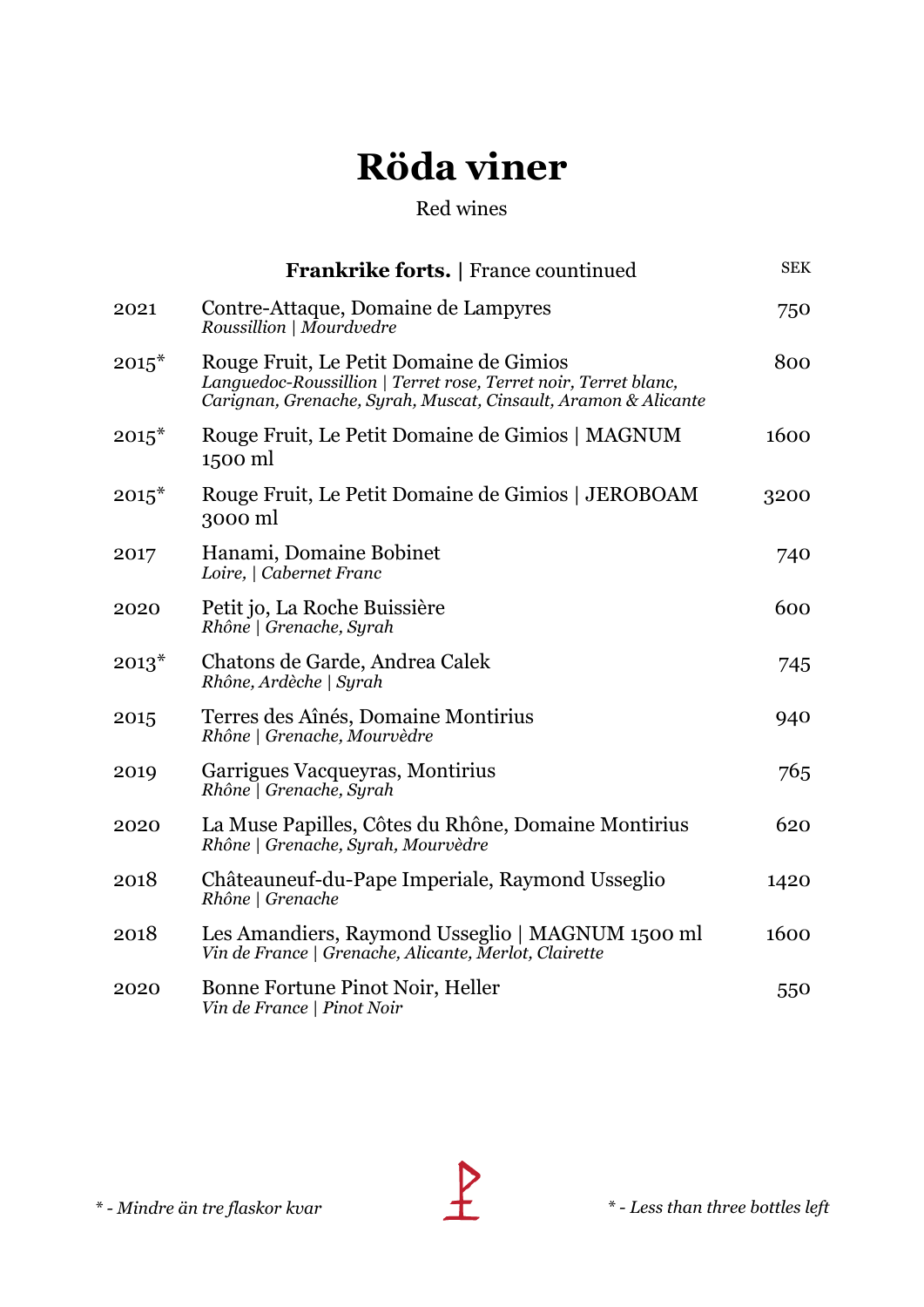#### Red wines

### **Spanien** | Spain

| 2012                      | Monastrell, Tarantas<br>Jumilla   Monastrell                           | 560        |  |
|---------------------------|------------------------------------------------------------------------|------------|--|
| 2015                      | Piélago, Jiménez - Landi<br>Méntrida   Grenache                        | 850        |  |
| 2009                      | QV, Quaderna Via<br>Navarra   Tempranillo                              | 870        |  |
| 2018                      | Viñas de Gain Rioja, Artadi<br>Rioja   Tempranillo                     | 840        |  |
|                           | <b>Österrike</b>   Austria                                             | <b>SEK</b> |  |
| 2017                      | Zweigelt, Claus Preisinger<br>Burgenland   Zweigelt                    | 625        |  |
|                           | <b>Ungern</b>   Hungary                                                |            |  |
| 2018                      | Sopron Kékfrankos, Franz Weninger<br>Balf   Kékfrankos                 | 690        |  |
| <b>Tyskland</b>   Germany |                                                                        |            |  |
| 2019                      | Spätburgunder Frauenberg, Peter Jacob Kuhn<br>Rheingau   Spätburgunder | 1190       |  |